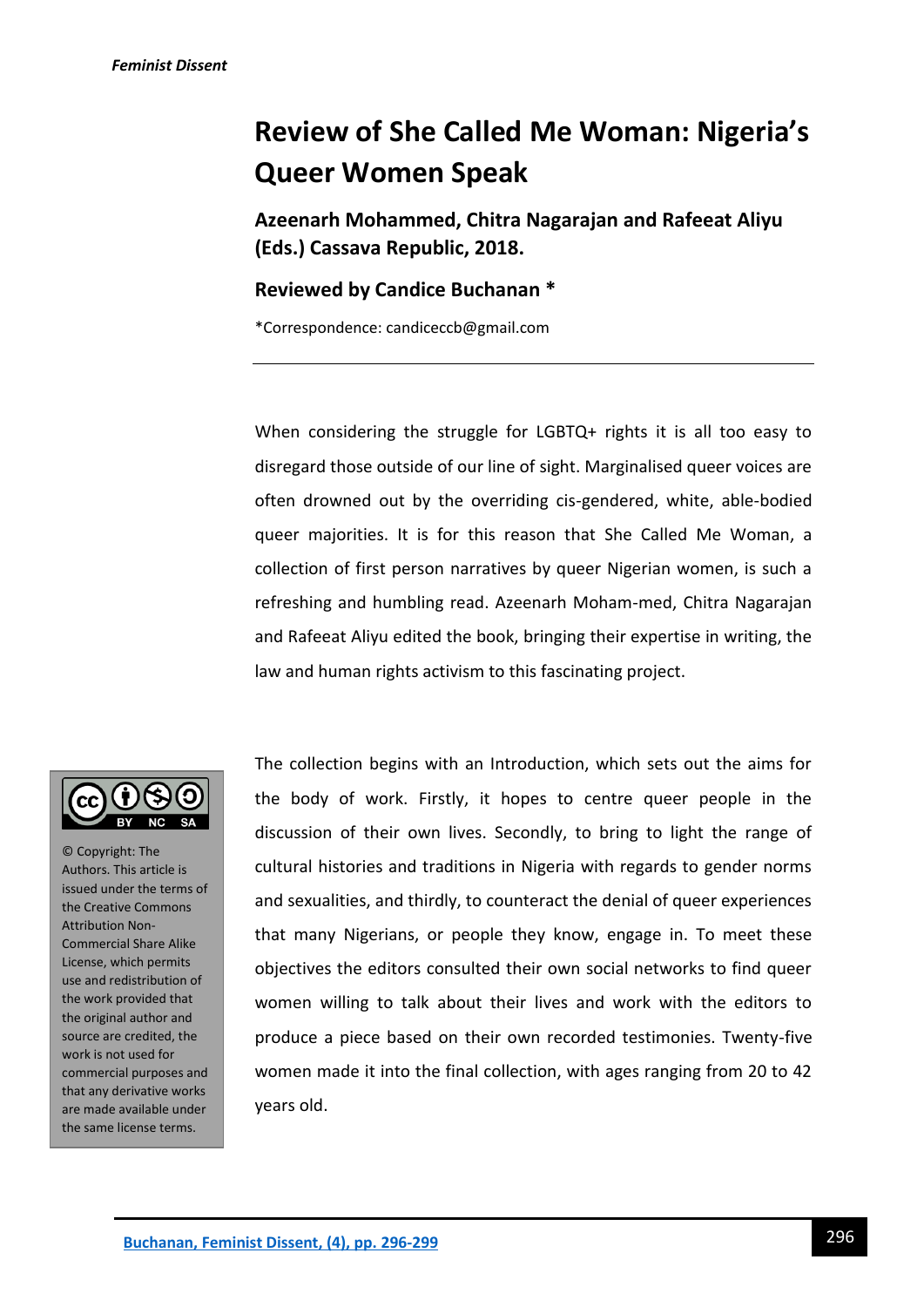*Feminist Dissent*

In some parts of Nigeria being queer is punishable by death, in others the punishment is fourteen years imprisonment. With this is mind, when reading this collection, one cannot help being moved by the bravery and vivacity by which these women live their lives. The book opens with: 'It's un-Nigerian. It's against our culture. It's not allowed by our religion. This thing isn't in us- it comes from over there. I'm an African and there are some things I can never accept' (Mohammed et al 2018, p. 1). An example of opinions often expressed by Nigerians about LGBTQ+ individuals acutely sets the scene and highlights why queer narratives by queer individuals are necessary. The deeply entrenched view that being queer is a Western idea, coupled with the laws and religions that vilify LGBTQ+ existence, is why the editors anonymised all participants by using only initials when publishing their contribution. Surprisingly, this detail takes nothing away from the stories we are told, as it gave respondents the freedom to divulge extremely personal and often painful circumstances from their lives. Highlights include JP, a 33-year-old trans woman who talks of her journey to self-acceptance through depression and beatings from family members, and how her life now is like 'living the dream' (Mohammed et al 2018, p.45). Also, 20 years old UE who eloquently states that '[b]eing queer does not depend on whether I have had sex with a woman or not. I am a constant' (Mohammed et al, p.288).

She Called Me Woman also educates the reader about Nigeria. From the different testimonies we learn about the country's religious make up, the north-south divide, different tribes and cultures, and previously unknown language used by queer people to describe different genders and sexualities. The editors were successful in their aim to acquire viewpoints of different groups of queer Nigerian women and the religious diversity of the country is evident in the testimonies of participants, with many speaking of their struggle to manage their belief system alongside being queer. VA in Lagos tells of how she stopped going to church when she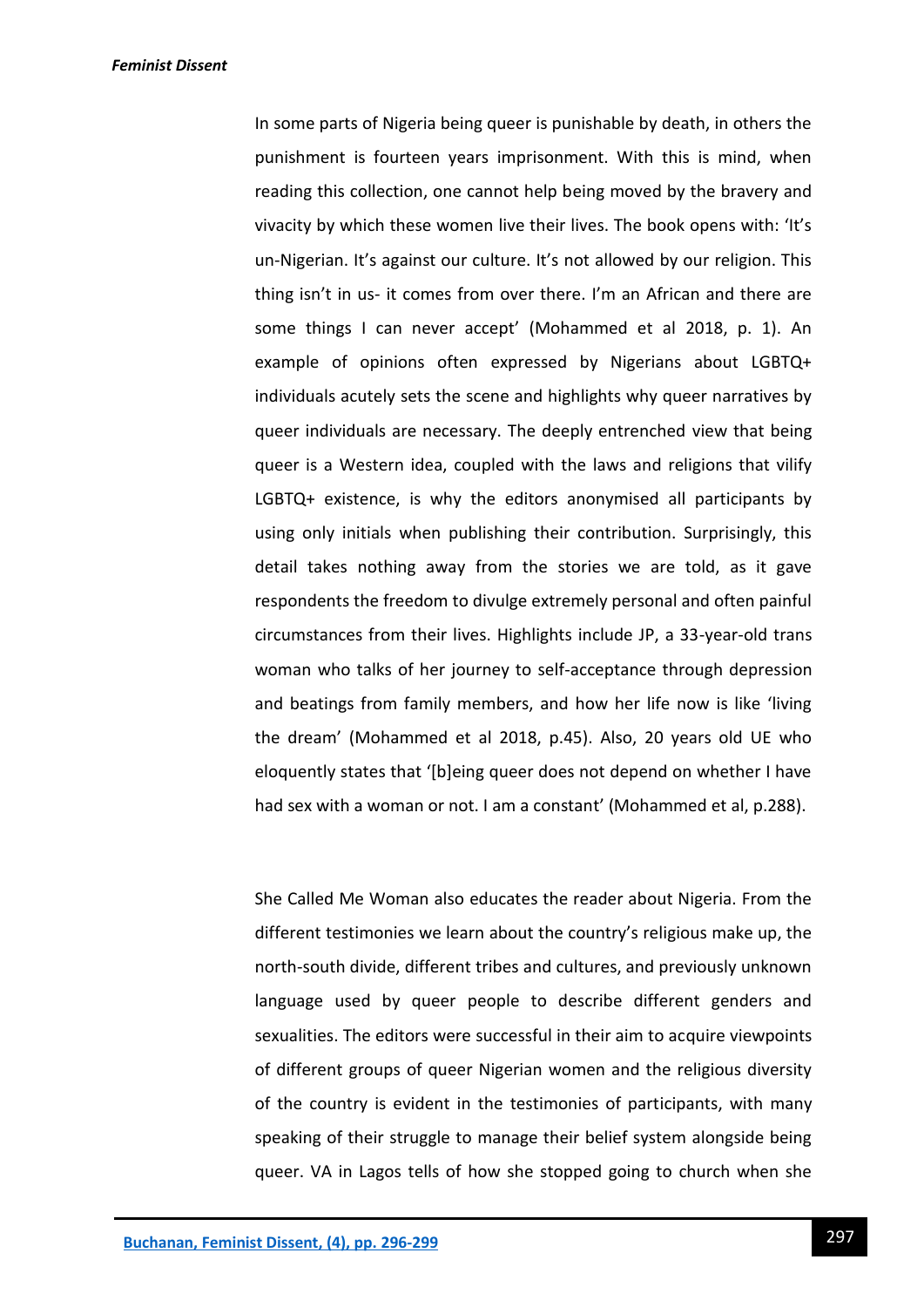*Feminist Dissent*

heard a pastor claim that homosexuals do not exist, whilst IX in Kaduna explains how being a queer Muslim in the north of the country means a life full of restrictions and has even been detrimental to her mental health. Another point that is worth contemplating is the number of women in the collection imagining their future with another woman and eventually starting a family. Given the current climate in the country, this leads many to surmise that their future may not lie in their homeland. Despite these very affecting revelations the collection ends on an encouraging note with 30-year-old HA believing that, thanks to the globalized world we now live in, the next generation of Nigerians will have a more optimistic outlook on LGBTQ+ life and that 'our rights are just as important as everyone else's' (Mohammed et al 2018, p.357).

A moment of thanks must be given to everyone who contributed to this extraordinary book. Their enthusiasm to take part in this important conversation and invite us in to their life is commendable. Appreciation must also be given to the editors who persevered in gathering so many voices on such a contentious issue. They succeeded in their aims of putting queer Nigerian women at the centre of their own lives, and the expertise and lived experience of the editors as female and/or queer Nigerians adds an authenticity to the collection that cannot be overlooked. This point is particularly emphasised when reflecting on the lexicogrammatical choices within each account, which, justifiably, have not been modified to accommodate the Western reader. Further to this, the determination of the editors to gain in-sights from such a diverse range of individuals shows the benefits of considering intersections when investigating queer identities. Despite not managing to speak to older women, having the thoughts of trans and cis women, women from different socioeconomic and religious backgrounds, gives a fullness to the collection that is incredibly powerful.